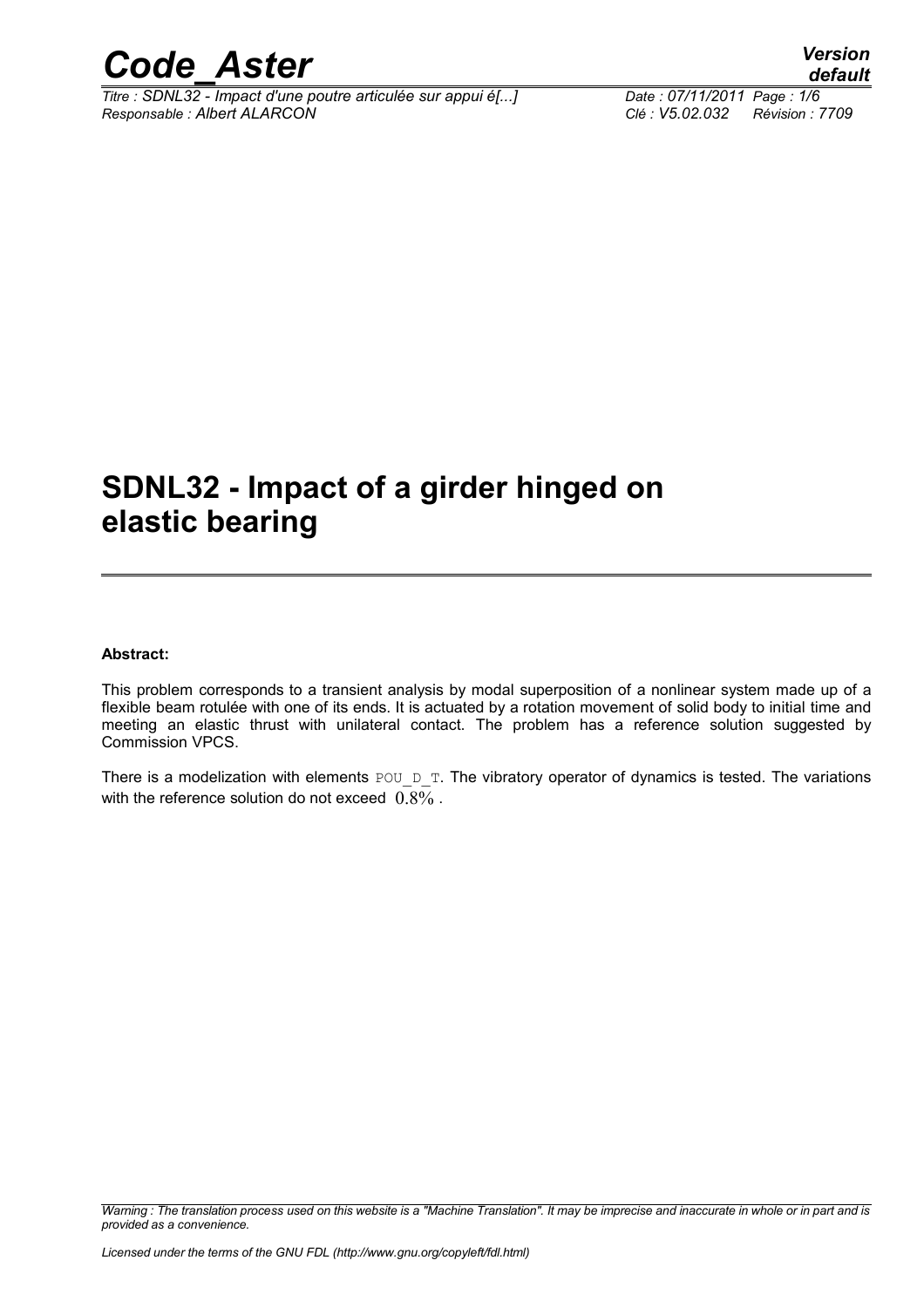*Titre : SDNL32 - Impact d'une poutre articulée sur appui é[...] Date : 07/11/2011 Page : 2/6 Responsable : Albert ALARCON Clé : V5.02.032 Révision : 7709*

#### **1 Problem of reference**

#### **1.1 Geometry**



#### **1.2 Material properties**

| Modulus Young:<br>Density: | $E = 6.7 E 10 Pa$<br>$\rho = 2400 \frac{kg}{m^3}$ |                          |
|----------------------------|---------------------------------------------------|--------------------------|
| Poisson's ratio:           | $v=0$                                             |                          |
| Stiffness of spring:       | case n°1 $k = 18000 N/m$                          | case n°2 $k = 45000$ N/m |

#### **1.3 Boundary conditions and loadings**

With point:  $A$   $u=v=0$  (hinge) With point:  $B$  loose lead before impact ( $t < 0$ )

#### **Loading:**

Not other loading.

The effects of gravity are negligible at first approximation.

#### **1.4 Initial conditions**

For  $t < 0$  in any point of X-coordinate  $x$ 

- $dv/dt = \omega x$
- $\omega = -3.8$ *rd* /*s*

For  $t=0$   $v(L,0)=0$  : contact of the loose lead with spring.

*Warning : The translation process used on this website is a "Machine Translation". It may be imprecise and inaccurate in whole or in part and is provided as a convenience.*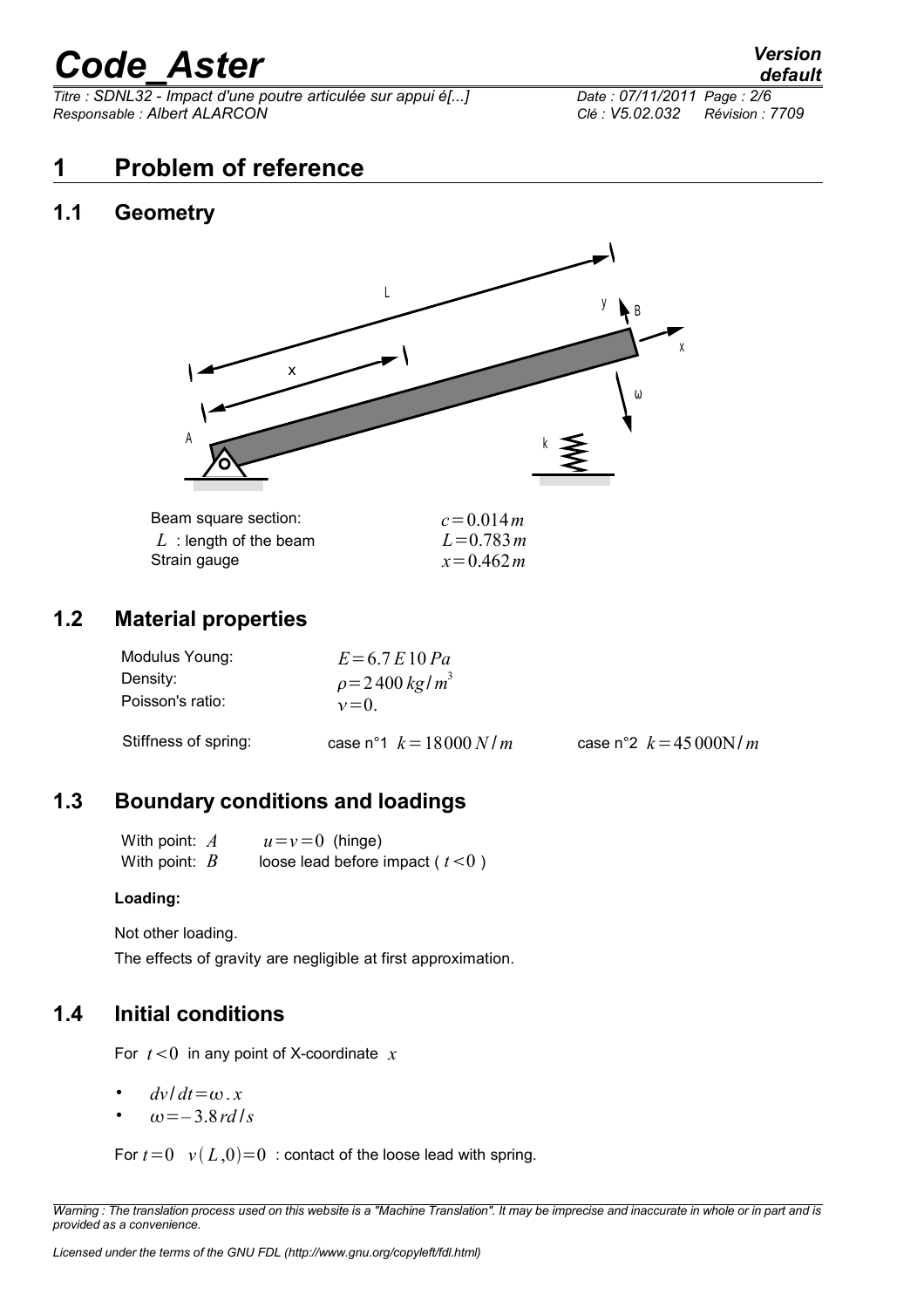*Titre : SDNL32 - Impact d'une poutre articulée sur appui é[...] Date : 07/11/2011 Page : 3/6 Responsable : Albert ALARCON Clé : V5.02.032 Révision : 7709*

*default*

#### **2 Reference solution**

#### **2.1 Method of calculating used for the reference solution**

the reference solution was established by commission VPCS.

One refers for time with results communicated by J.P. TEASES (Central School of Lyon) using code ANSYS, as well as the code PLEXUS of the French atomic energy agency.

The solution is calculated for an analysis in small displacements.

#### **2.2 Results of reference**

Value of transverse displacements of the end of the beam to various times ( *DY* ).

#### **2.3 Uncertainty on the Average**

solution of the results of various codes.

#### **2.4 Bibliographical references**

1.J.P.LAINE "Course of dynamics of structures" (TP) Central School Lyon. Modelization

*Warning : The translation process used on this website is a "Machine Translation". It may be imprecise and inaccurate in whole or in part and is provided as a convenience.*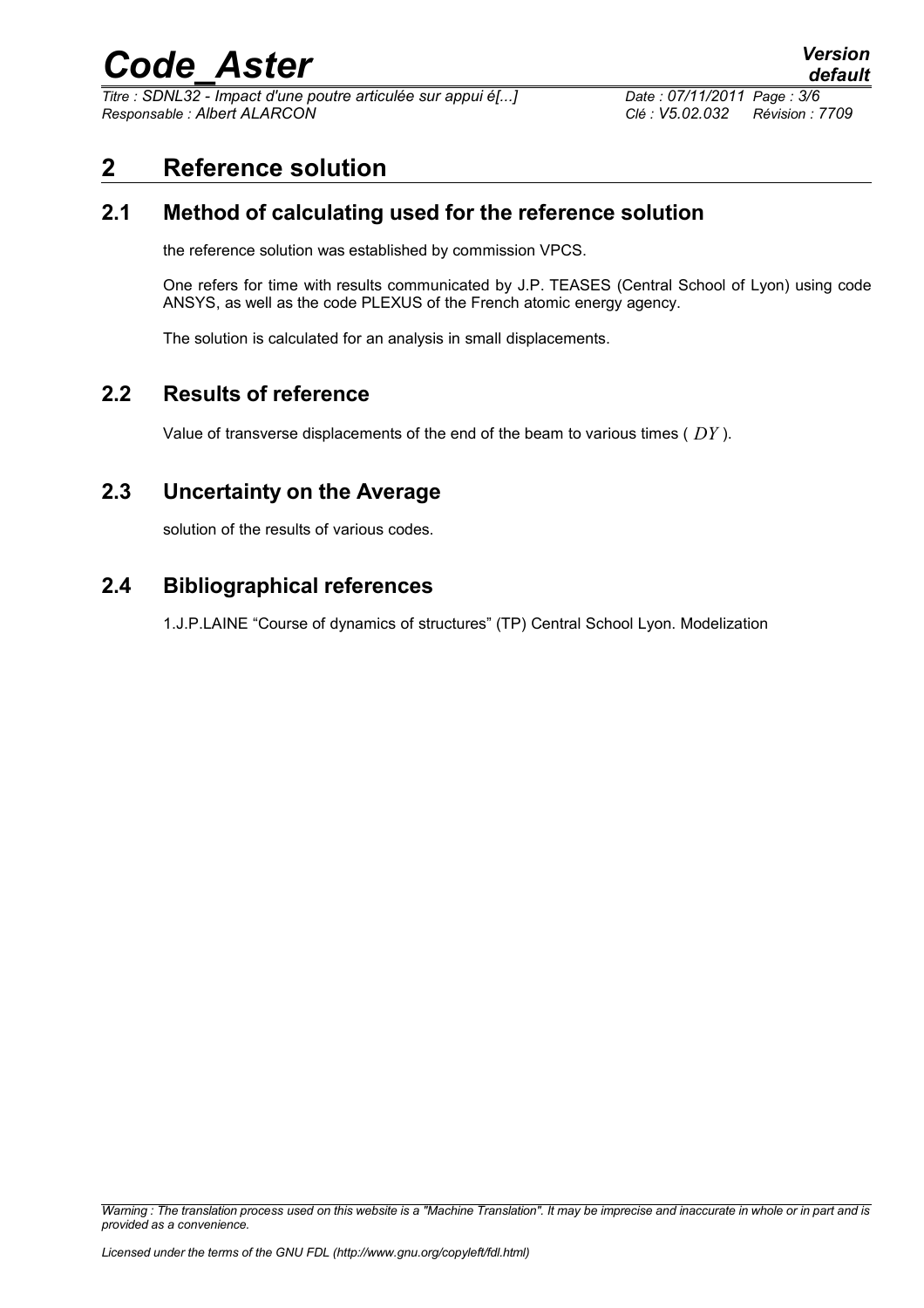*Titre : SDNL32 - Impact d'une poutre articulée sur appui é[...] Date : 07/11/2011 Page : 4/6 Responsable : Albert ALARCON Clé : V5.02.032 Révision : 7709*

#### **3 A Characteristic**

#### **3.1 of the modelization Modelization**

POU\_D\_T. 10

beam elements are used: in all

the nodes: DDL\_IMPO

 $=$  F (TOUT=' OUI' DZ= 0, DRX= 0, DRY= 0) with the node is outside the field of definition with a right profile of the EXCLU type node:

(NOEUD *A* =

A DX= 0, DY= 0) with the node is outside the field of definition with a right profile of the EXCLU type node:

conditions  $B$  of shock CHOC=  $F$ 

```
(NOEUD 1= B OBSTACLE
 = plane ORIG_OBST
= (0.783, 0.1, 0. ) NORM OBST
= (1. , 0. , 0. ) JEU= 0.1 RIGI_NOR
 = 0. RIGI_TAN
= K AMOR NOR
 = 0. COULOMB
= 0. ) Modal
```
synthesis with 10 eigen modes, time step used. Algorithm *dt*=1.E−5*s* of numerical integration: EULER Characteristics

#### **3.2 of the mesh Many**

nodes: 11 Number of meshes and types: 10 SEG2 Remarks

#### **3.3 Many**

modes used for the modal superposition: 10. Quantities

*Warning : The translation process used on this website is a "Machine Translation". It may be imprecise and inaccurate in whole or in part and is provided as a convenience.*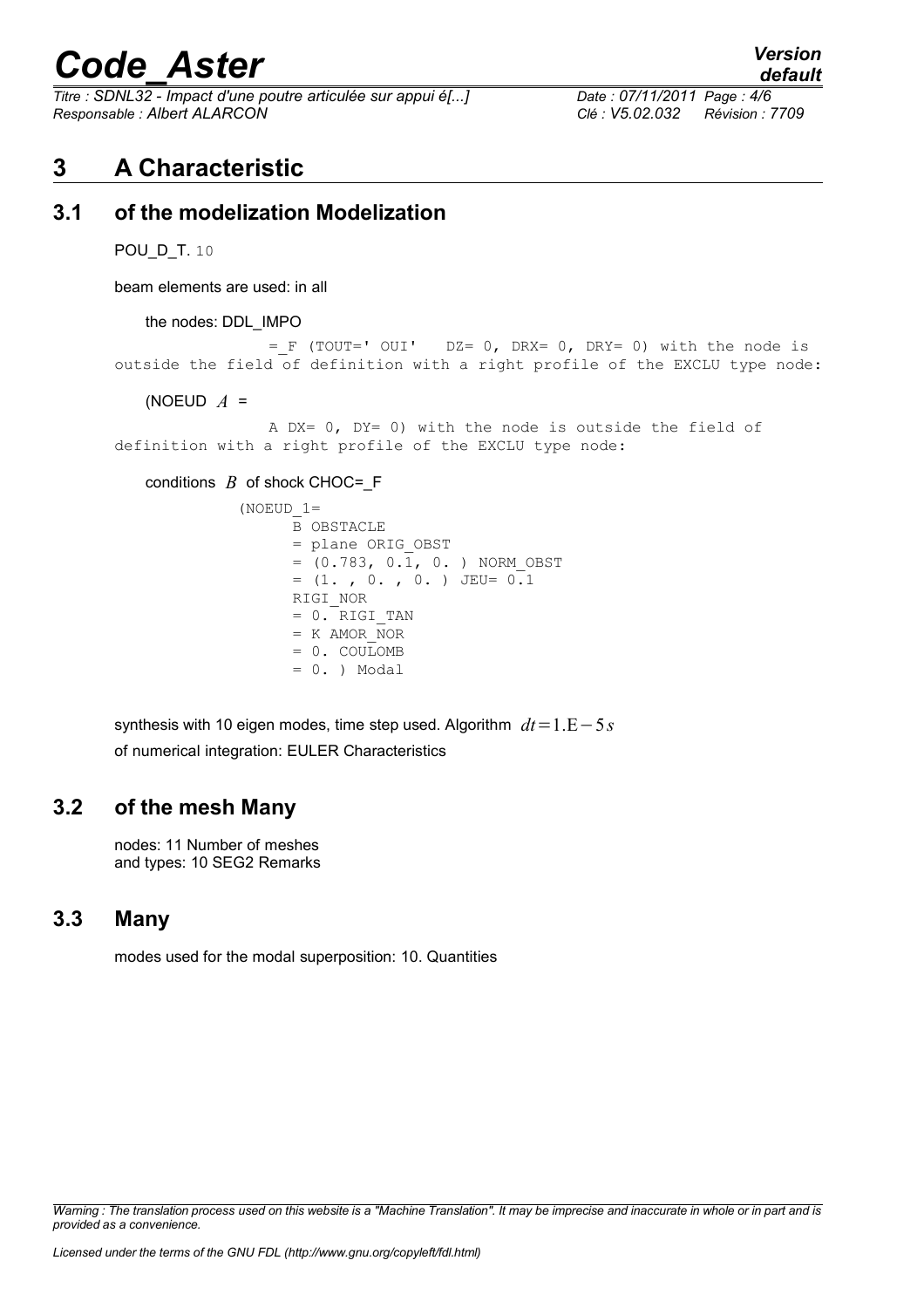*Titre : SDNL32 - Impact d'une poutre articulée sur appui é[...] Date : 07/11/2011 Page : 5/6 Responsable : Albert ALARCON Clé : V5.02.032 Révision : 7709*

#### **3.4 tested and transverse Displacements**

results of the end of the beam for the 12 first time step of computations. Identification

| <b>Reference</b> | $-2.66$                                                                       |  |
|------------------|-------------------------------------------------------------------------------|--|
| $k = 18000 N/m$  | $E - 3 - 4.33$                                                                |  |
|                  | $E-3 - 4.92$                                                                  |  |
|                  | $E-3 - 4.78$                                                                  |  |
|                  | $E - 3 - 3.82$                                                                |  |
|                  | $E - 3 - 2.87$                                                                |  |
|                  | $E-3 - 2.71$                                                                  |  |
|                  | $E-3 - 3.09$                                                                  |  |
|                  | $E - 3 - 3.41$<br>$E - 3 - 3.36$                                              |  |
|                  | $E-3 - 2.64$                                                                  |  |
|                  | $E - 3 - 7.42$                                                                |  |
|                  | $E-4 - 2.25$                                                                  |  |
|                  |                                                                               |  |
| $k = 45000 N/m$  | $E-3 - 2.66$                                                                  |  |
|                  | $E-3 - 1.96$                                                                  |  |
|                  | $E - 3 - 1.15$                                                                |  |
|                  | $E-3 - 1.24$                                                                  |  |
|                  | $E-4 - 3.64$                                                                  |  |
|                  | $E-4 - 2.01$                                                                  |  |
|                  | $E - 3 - 2.74$                                                                |  |
|                  |                                                                               |  |
|                  |                                                                               |  |
|                  |                                                                               |  |
|                  |                                                                               |  |
|                  | $E-3 - 1.89$<br>$E-3 - 3.52$<br>$E-4 + 1.70E$<br>$-3 + 4.99 E$<br>- 3 Summary |  |

*Warning : The translation process used on this website is a "Machine Translation". It may be imprecise and inaccurate in whole or in part and is provided as a convenience.*